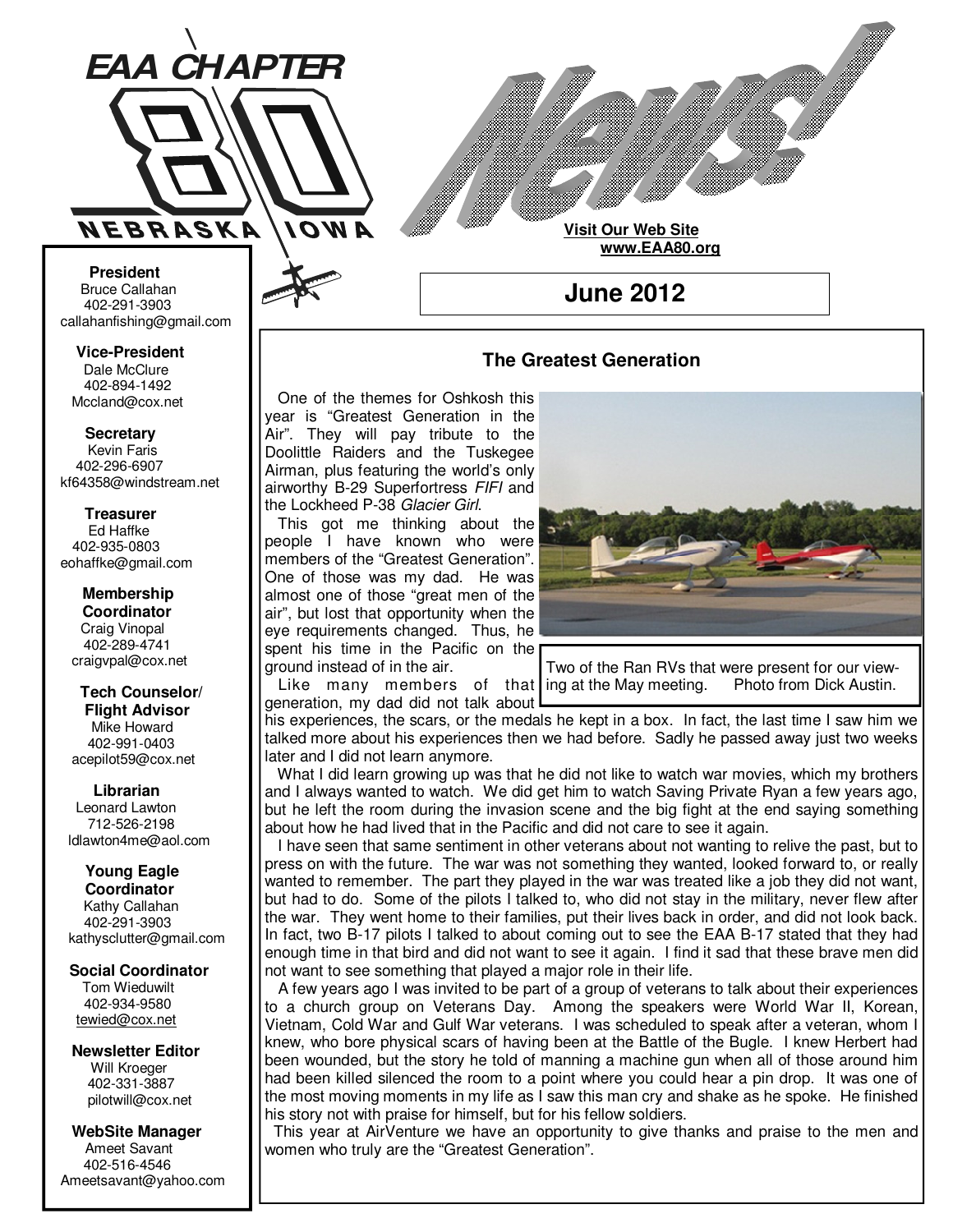# une Meeting Time & Location

This month's meeting is Monday June 9th at 7PM at the aircraft RC park in Council Bluffs. Take to I-80 east, then North on I-29 and get off at the first exit. West (left) to first intersection and then it's a left turn to the south and it is right there.

# June Program.

Bud Kilnoski [Formerly of Bud's Hobby] of Council Bluffs will be our host. Members will be setting up their planes as early as 6:00 pm and we will start at 7:00, which is when the pizzas will arrive. We told these pilots, about 10 of them, that we would feed them. We need an RSVP or head-count from our members on who's going to eat. Pizza and drink will be a \$5 donation. Please contact Bruce or Dale if you did not receive an email invite and you want pizza.

|                      | <b>EVENTS:</b> $(B)$ - Breakfast / $(L)$ - Lunch |                |
|----------------------|--------------------------------------------------|----------------|
|                      | 1st Sat Chapter 1055 (B) (0800-1000)             | York, NE       |
|                      | 3rd Sat Chapter 569 (B) (0800-1000)              | Crete, NE      |
|                      | June 7-10 WACO Club Fly-in Maryland Heights, MO  |                |
| June 10th Fly-in     |                                                  | Spencer, IA    |
| June 10th Fly-in (B) |                                                  | Marshall, MO   |
|                      | June 15-16 Swedish Days Fly-in (D) (B)           | Holdrege, NE   |
|                      | Friday BBQ 5pm; Sat (B) 7am.                     |                |
|                      | June 16th 3rd Annual Fly-in (B) 7-12             | Chariton, IA   |
|                      | June 16th 6K9 Fly-in (B) 7-10                    | Keosauqua, IA  |
| June 16th Fly-in (L) |                                                  | Beatrice, NE   |
| June 16th Fly-in (B) |                                                  | Burlington, KS |
|                      | Jun 16-17 Nebraska Airfest & State Fly-in        | Norfolk, NE    |
|                      | www.nebraskaairfest.com                          |                |
|                      | June 17th 67th Annual Fly-in (B) 7-11            | Harlan, IA     |
|                      | June 20-23 Swift Museum National Fly-in          | St Louis, MO   |
|                      | Creve Coeur Airport (1H0)                        |                |
|                      | July 1st Fly-in (B) (6-1130)                     | Marion, IA     |
|                      | July 4th Atlantic Jaycees Fly-in (B) (7-11)      | Atlantic, IA   |
|                      | July 4th Airshow (1100)                          | Seward, NE     |
|                      | July 23-29 AirVenture                            | Oshkosh, WI    |
|                      | July 25-27th Cessna 150/2 Fly-in                 | Clinton, IA    |
|                      |                                                  |                |

**Young Eagle - next event is:** Saturday, June 9, 8AM at Millard Airport then, Saturday, July 14, 8AM at Millard Airport (This for the SASM Museum—about 10 kids right now.) Sad to say that the May 19th event was cancelled due to weather.

# **Happy 50th Anniversary**

A young bird told me that Dick & Jan Austin will be celebrating their 50th on June 9th. Congratulations to Dick and Jan. Maybe he can share some secrets to a long and happy marriage.

**EAA SportAir Workshops:** June 30 - July 1, 2012 Kansas City, Missouri. Come gain the knowledge and hands-on experience you need to see your dreams take flight. Best of all, they provide the facility, tools, and all of the expertise. Courses offered are:

Composite Construction (2 days, \$349\*) Electrical Systems & Avionics (2 days, \$349\*) Fabric Covering (2 days, \$349\*) Sheet Metal Basics (2 days, \$349\*) (\*\$389 non-member \*)

What's Involved in Kit Building (Saturday evening only, \$25, may bring up to two family members) For workshop info go to: http://www.sportair.com/ workshops/and select the workshop you are interested in.

## **2012 Oshkosh NOTAM**

The FAA has released the EAA AirVenture Oshkosh2012 Notice to Airmen (NOTAM), and you can download yours at http://www.airventure.org/flying/index.html#NOTAM. The NOTAM, which is in effect from 6 a.m. Friday, July 20, through noon on Monday, July 30, outlines procedures for the many types of aircraft that fly to Oshkosh for the event, as well as aircraft

that land and depart at nearby airports. .

**Don't miss your chance to save on tickets to AirVenture 2012!** This year's lineup is bigger and better than ever! **Buy your tickets online by midnight (CDT) June 15, 2012**, to save money and get to the fun faster!

# **FAA Safety Courses of Interest:**

Location: Norfolk Regional Airport 4100 South 13 Street Education Building Norfolk, NE 68702

**"The Art of Aeronautical Decision-Making"** Topic: Making flying safer using critical decision making skills in all phases of flight.

On Sunday, June 17, 2012 at 10:00 AM For More info go to http://www.faasafety.gov/SPANS/ event\_details.aspx?eid=44446

### **"Weather Wise: Thunderstorms"**

Topic: Understanding thunderstorms and avoiding them is important for pilots at all levels.

On Saturday, June 16, 2012 at 10:00 AM

For more info, go to http://www.faasafety.gov/SPANS/ event\_details.aspx?eid=44451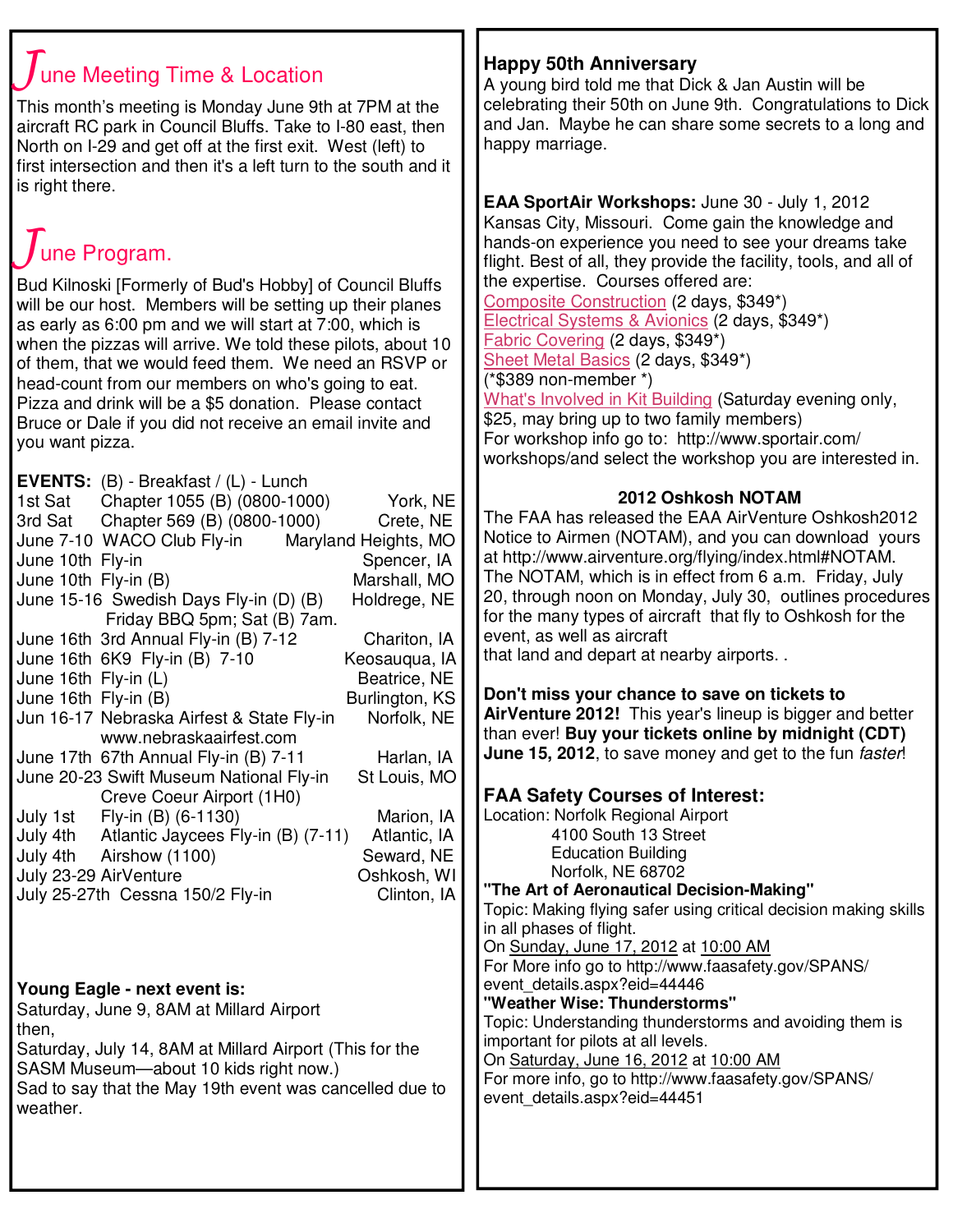#### **EAA Chapter 80 Official Minutes May 14, 2012**

The Chapter 80 EAA meeting was held at the Millard airport in the facilities of Hangar One. The meeting was called to order by President Bruce Callahan at 7:04 PM. There were about 30 members and 2 visitors present.

The minutes of the April meeting were accepted.

**Treasurers Report:** No report.

**Old Business:** TW reports there is about a ½" of dust on everything in the office of the Wahoo hangar after the recent repair party. He is asking for volunteers to clean up the remains.

**New Business:** Dale McClure and his daughter held a quick auction of a jacket with proceeds to Bobbie Harvey. The jacket went to RV-7 builder Chris Halfman. The Nicopress tool is in Mike Howard's hangar. **Young Eagles:** Young Eagles Coordinator Kathy Callahan reports our next event is Saturday, May 21. She plans for flights at 09:00, 09:45, 10:30, 11:15 and currently has 7 pilots who have volunteered. The schedule is on our website at www.eaa80.org/YE . The SAC museum is scheduled to have a flight rally on July 14. The Callahan family has other commitments that day. If someone doesn't take it we will have to cancel the event. No members spoke up to volunteer. The second Young Eagles event is June 9 at Millard and is scheduled for 08:00.

**Tech Counselor:** Mike Howard stated there is nothing new.

**Membership Coordinator:** None.

**Fly-out:** None.

**Builders Reports:** None.

**Raffle:** The raffle was \$ 31.00 and was won by Harold Groskopf.

**Website:** www.eaa80.org

**Program:** The program for the night was "RV aircraft". RV-6 owner Mike Howard explained the appeal and performance of the RV line of experimentals. There are over 7,684 flying RV's. Mike has 1700 hours on his 16 year old RV-6. It has been in all 48 continental states and three Canadian provinces. Aircraft attending were: Jim Rush – RV4, Denis Roberts – RV6A, Bob Cartwright RV-7, Kevin Faris – RV7, Steve Barger – RV7A , Jon Breese – RV8, ,

The meeting adjourned at 8:45 PM.

Kevin Faris, Secretary

**For sale 1/4 ownership in a 1956 Cessna 172** four seat plane. Aircraft is hangared at Millard-(MLE). Aircraft has an STC for autogas. Share cost is \$7500.00, hourly rate is \$25.00 dry. Hangar rent (\$150.00 a mo.) and insurance (\$750.00 approx.yr.) are shared between 3 owners (for now). An ideal trainer/first aircraft or time builder. If interested, call Ken Bahr at 402-559-0133.

### **Possible Cessna 195 Partnership Opportunity!**

Have you always dreamed of owning a timeless radial engine, tail wheel, 5 seat aircraft? Me too! I am considering starting a 3 or 4 person partnership in a Cessna 195 that would be based in Plattsmouth, NE (KPMV). The candidate aircraft would be a well maintained and fully IFR capable 195B. The up front cost would be approximately \$25/k per member, \$150/mo/ea fixed cost and \$150/hr wet variable cost. Members would need airplane single engine land, high performance and tail wheel endorsement with 200+ hours total and 40+ hours of tail wheel time (pending insurance approval). If interested, contact Brian Peterson brian@epetersons.com 402- 960-0011

### **\*\*\*J3 CUB for sale\*\*\***

An Oklahoma 1946 J 3 Cub. It was built on August 7, 1946 and was the 7th one off the line in Oklahoma city, Oklahoma. The rebuild project is 98% complete airplane with many spare parts. It comes with an A65 continental engine (minus the cylinders) and a lot of spare parts. Asking \$15,000. Want the Cub to go to a good home - someone that loves cubs and doesn't intend to build it for resale. **For more info contact Jan Daniels at:** Home: 402-493-0789 Cell: 402-670-2375 **Or her son Deny at: Pittsspecial1972@yahoo.com CELL: 386-847-4037 (leave a message)** 

### **Cessna 150 for sale.**

Call Ron Wood if you need a plane to fly or are looking for a less expensive way to fly. He is selling his Cessna 150 for \$14,500. Contact him at 402-333-7160 or rwood90641@aol.com